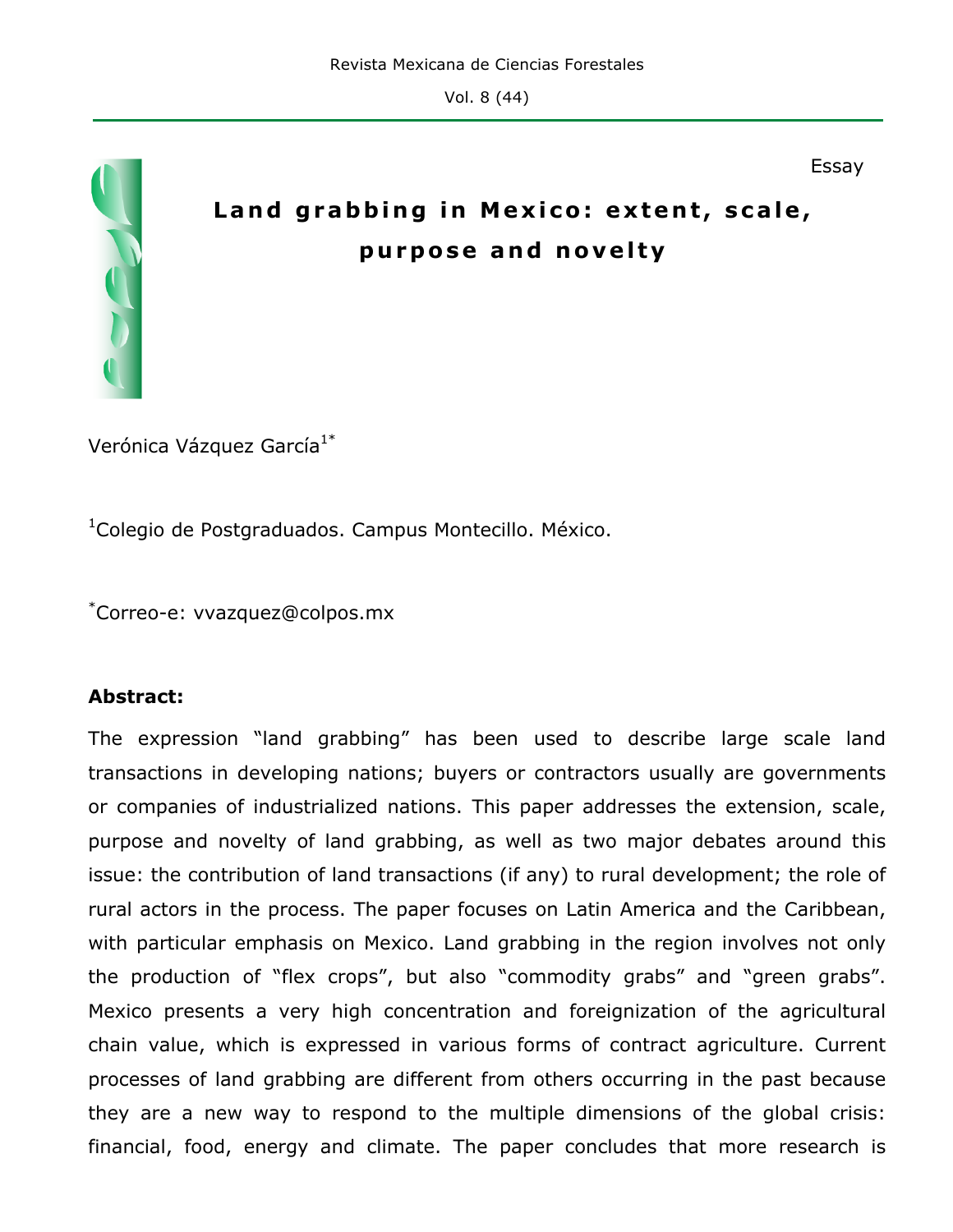needed on the impacts of land grabbing on rural communities, particularly from a differentiated and comparative approach capable of highlighting regional, class, age, and gender disparities.

**Key words***:* Contract agriculture, biofuel, class, age, gender, land deals.

Fecha de recepción/Reception date: 25 de abril de 2017

Fecha de aceptación/Acceptance date: 30 de mayo de 2017.

# **Introduction**

The expression "land grabbing" has been used to describe large scale, transnational land transactions. Daley (2011) defines it as the process through which market pressures make "poorer holders of legal/formal rights to land sell or lease their land to people who are generally wealthier than them, enabling the concentration of land ownership and rights into the hands of those few with the resources to invest in land development on a larger scale". Although some transactions are illegal, most land is acquired or rented legally. The phenomenon became more visible during the financial crisis of 2007-2008, when land grabs increased in order to produce the agricultural commodities (food and biofuel) needed in developed countries (Behrman *et al.*, 2012).

This topic has been subject to intensive debate. Some scholars see land grabs as a major threat to rural livelihoods because they embody capital's drive to control land through coercive means. The implications of the shift from subsistence farming into extraction are population displacement, lack of access to natural resources and the loss of food security among the rural poor (Borras *et al.*, 2011).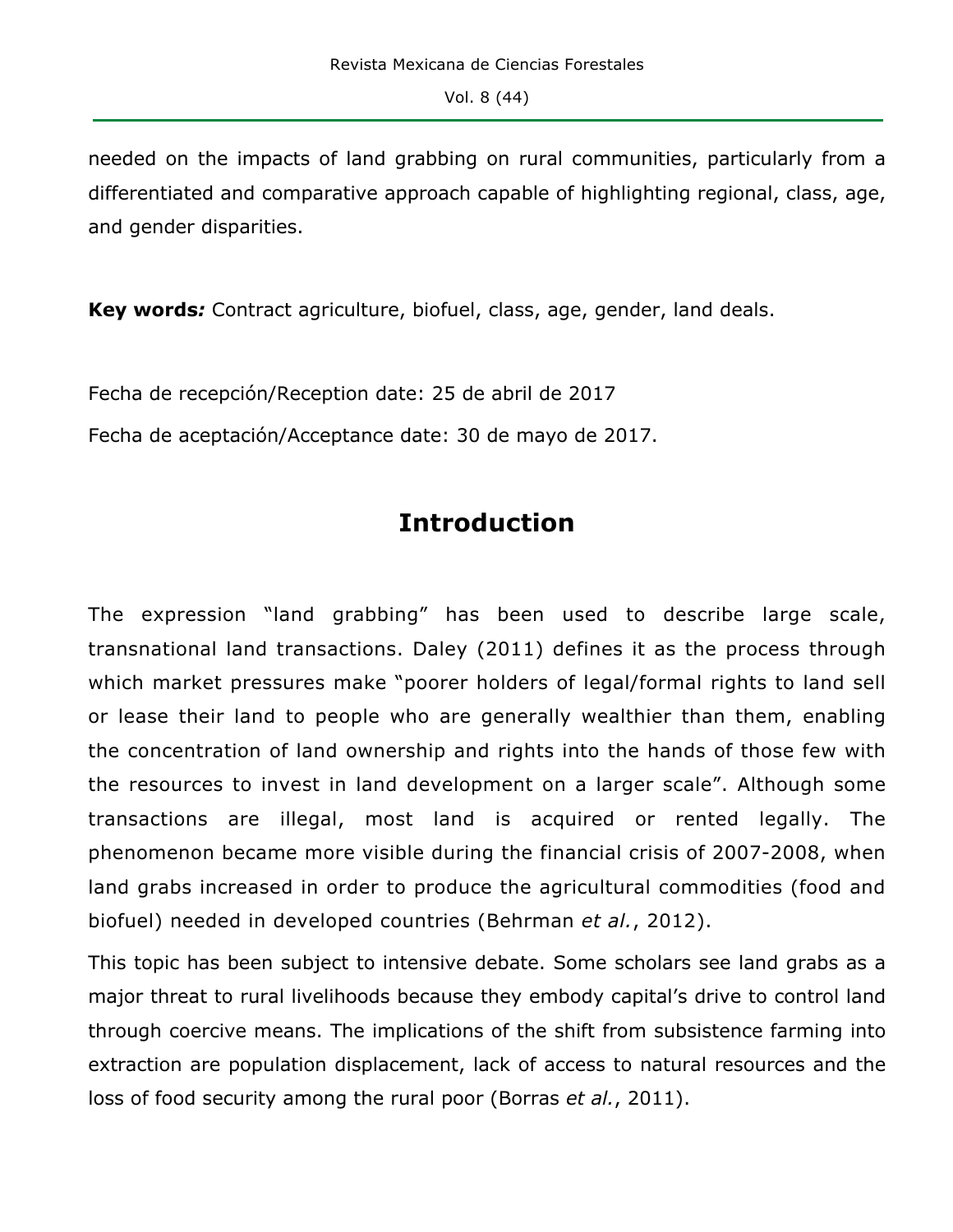On the other hand, institutions like the World Bank (Deininger and Byerlee, 2011) use more neutral expressions (*i.e.,* land deals or transactions) in order to describe what they consider to be an economic opportunity for the rural poor, provided that land governance is regulated by a series of principles involving food security, good governance, social participation, environmental sustainability and respect for land and resources rights.

This paper draws on the most relevant literature published on land grabbing throughout a decade in order to reach two objectives. The first one is to briefly describe the land grabbing phenomenon in terms of extension, scale, purpose and novelty. The second is to outline the major debates around land grabbing—mostly, whether or not it has development potential for the rural poor; and the role of rural communities in the process. The paper focuses on Latin America and the Caribbean (LAC), with particular emphasis on Mexico to the benefit of scholars working on the region who are not familiar with this issue.

### **Land grabbing: extension, scale, purpose and novelty**

The extent of land grabbing remains unclear. The government of Germany refers to 22 million hectares of agricultural land already sold, leased or in negotiation (Federal Ministry for Economic Cooperation and Development, 2009). The International Food Policy Research Institute estimates roughly 20 million hectares sold or leased during the period of 2005-2009, while the World Bank reports 45 million hectares (Borras *et al.*, 2011). The International Land Coalition (ILC) and OXFAM register much larger figures (80 million and 227 million hectares, respectively) (Borras *et al.*, 2012). The differences in numbers can be attributed to the sources used in each report. Media accounts do not necessarily explain whether land deals have been finalized, while inventories prepared by government agencies include only the deals that have been approved by them. Whatever it may be, both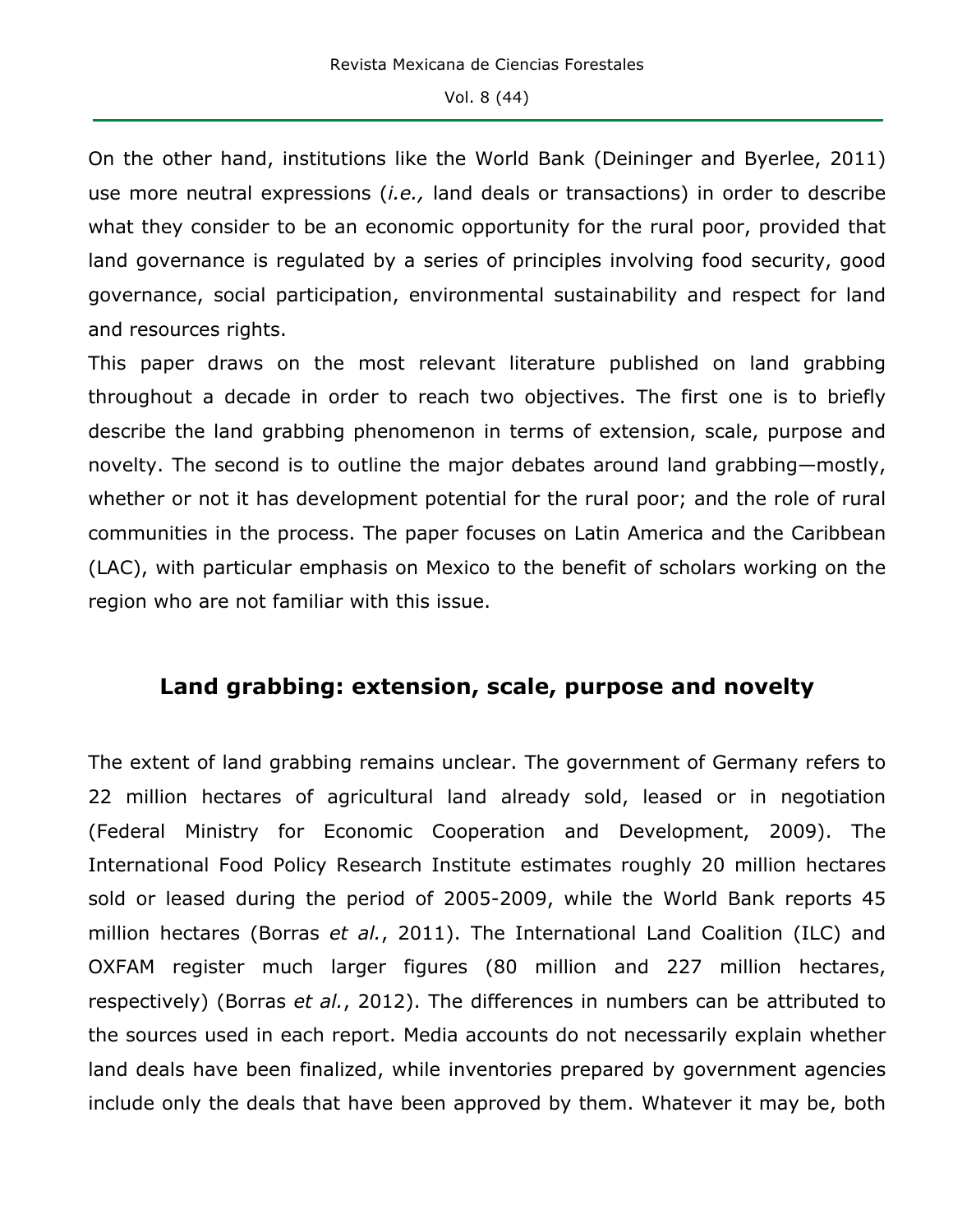media reports and national inventories agree on the fact that land grabbing is a growing phenomenon (Cotula, 2012).

The scale of measurement has also been central to the debate. Institutions such as FAO, the World Bank and Oxfam consider 1 000 hectares as the benchmark to define large-scale land acquisitions, while the indicator used by the Land Matrix Partnership is 200 hectares or more, arguing that moderate figures allow to account for the grabbing of family farms whose average size in Germany is 45 hectares (Forschungs- und Dokumentationszentrum Chile-Lateinamerika, 2014). Borras *et al.* (2012) shift their focus from the amount of hectares involved to the sum of money being at stake, in order to render visible the operation of capital: "300 ha of high-value vineyard; 500 ha of rare metal mining concession; 100 000 ha of land for industrial tree plantation, and 500 000 ha of grazing land for livestock may in fact have comparable scale in capital, despite the huge discrepancies in physical land requirement among them".

The source of capital for land grabbing is diverse. Originally, attention focused on countries from the Gulf (Bahrain, Libya, Kuwait, Qatar, Saudi Arabia) and East Asia (China, South Korea and Japan) with limited land and water resources to meet their own food and energy needs (Federal Ministry for Economic Cooperation and Development, 2009). 90% of the land deals conducted in Ethiopia, Ghana, Madagascar and Mali involve transnational agribusiness companies (Cotula, 2012), often in collusion with national elites (Verma, 2014). Regional investment patterns have also been identified, for example Chinese capital predominates in Laos and Cambodia; South African capital in the Republic of Congo; Libyan capital in Liberia and Mali. Where cross-regional foreign investment is involved, evidence points to Europe and North America as key regions of capital origin (Cotula, 2012).

Needless to say, countries in the global South have a long history of land dispossession rooted in centuries of colonial domination. What is distinct between current land grabs from others occurring in the past is the convergence of multiple crises: financial, food, energy/fuel and climate change. The increase of investment in "flex crops" (oil palm, sugar cane, soya) is a clear expression of this; the same product can be used as food,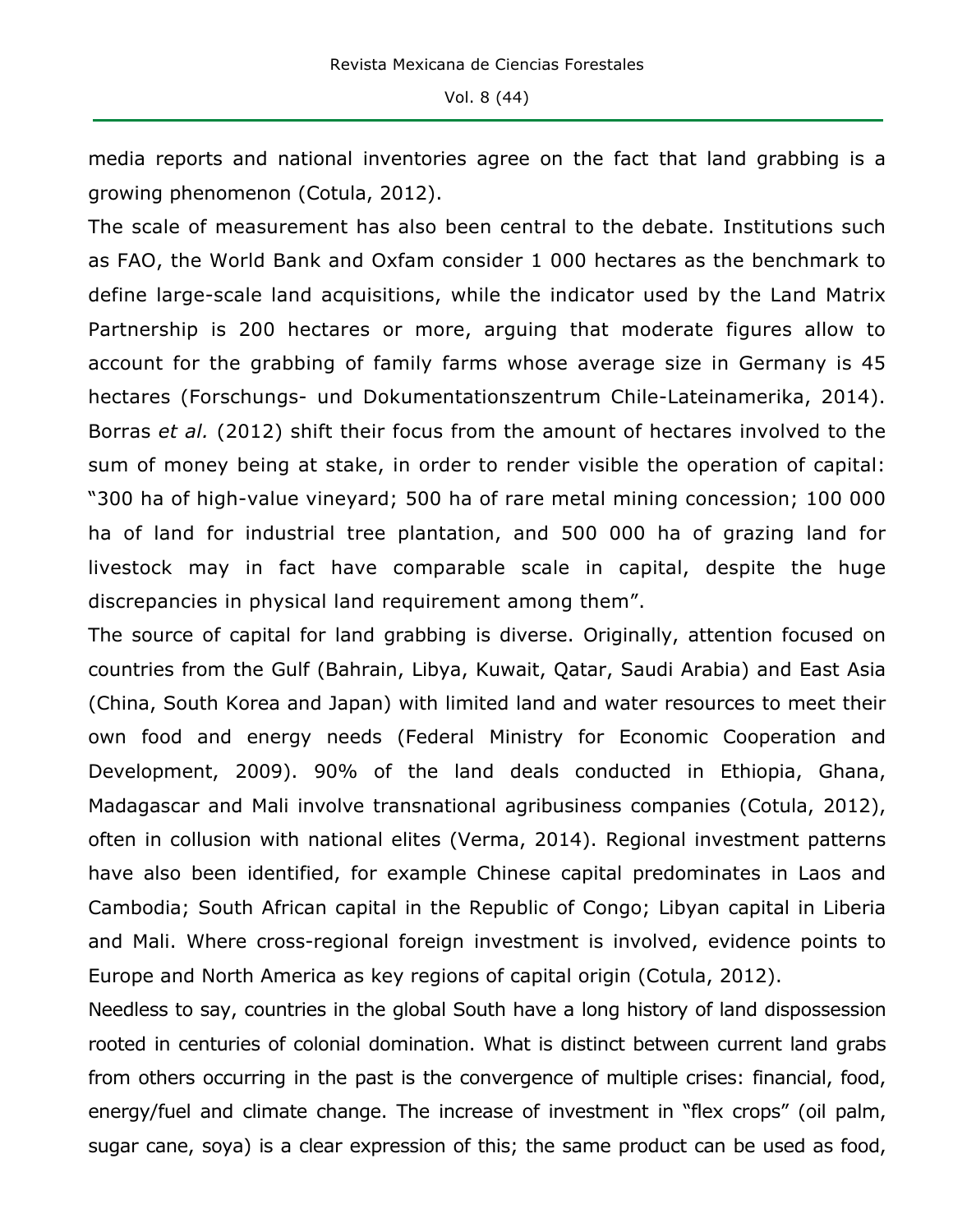biofuel or industrial material, upon request. Grabs may also involve various forms of land control (purchase, lease, contract agriculture, forest conservation) aimed at addressing climate change concerns, for example carbon sequestration and clean energy generation (wind farms) (Borras *et al*., 2012).

Flex crops have become an important source of investment in the global South due to their triple use (Doss *et al.*, 2014). In fact, two-thirds of the global land under lease for food and biofuel production concentrate in Sub-Saharan Africa, with Sudan, Ethiopia, Madagascar and Mozambique as the most important investment recipients (Behrman *et al.*, 2012). Other authors also mention Angola, Indonesia, Kenya, the Democratic Republic of Congo, Mali, Zambia and Tanzania (Federal Ministry for Economic Cooperation and Development, 2009). Outside Africa, Cambodia, Laos, Philippines, Indonesia, Ukraine, Russia, Argentina and Brazil also are significant recipient countries (Cotula, 2012). In LAC, flex crop production was promoted since the 1990's by governments which, in spite of their leftist orientation, pushed for a development model based on the exploitation of raw materials and natural resources (Costantino, 2014). Land grabbing for flex crops has been documented in Brazil, Guatemala (Action Aid International, 2008) and Peru (Tejada and Rist, 2017).

"Green grabbing" for the purpose of conservation, tourism and carbon sequestration has been identified in Guatemala, Colombia and Mexico (Osborne, 2011; Ojeda, 2012, 2013; Rocheleau, 2015; Devine, 2016). It is usually portrayed as an environment and community-friendly alternative because it does not involve the whole alienation of land. However, it often leads to changing patterns of resource management which are experienced by locals as land dispossession and enclosure (Fairhead *et al*., 2012; Devine, 2016).

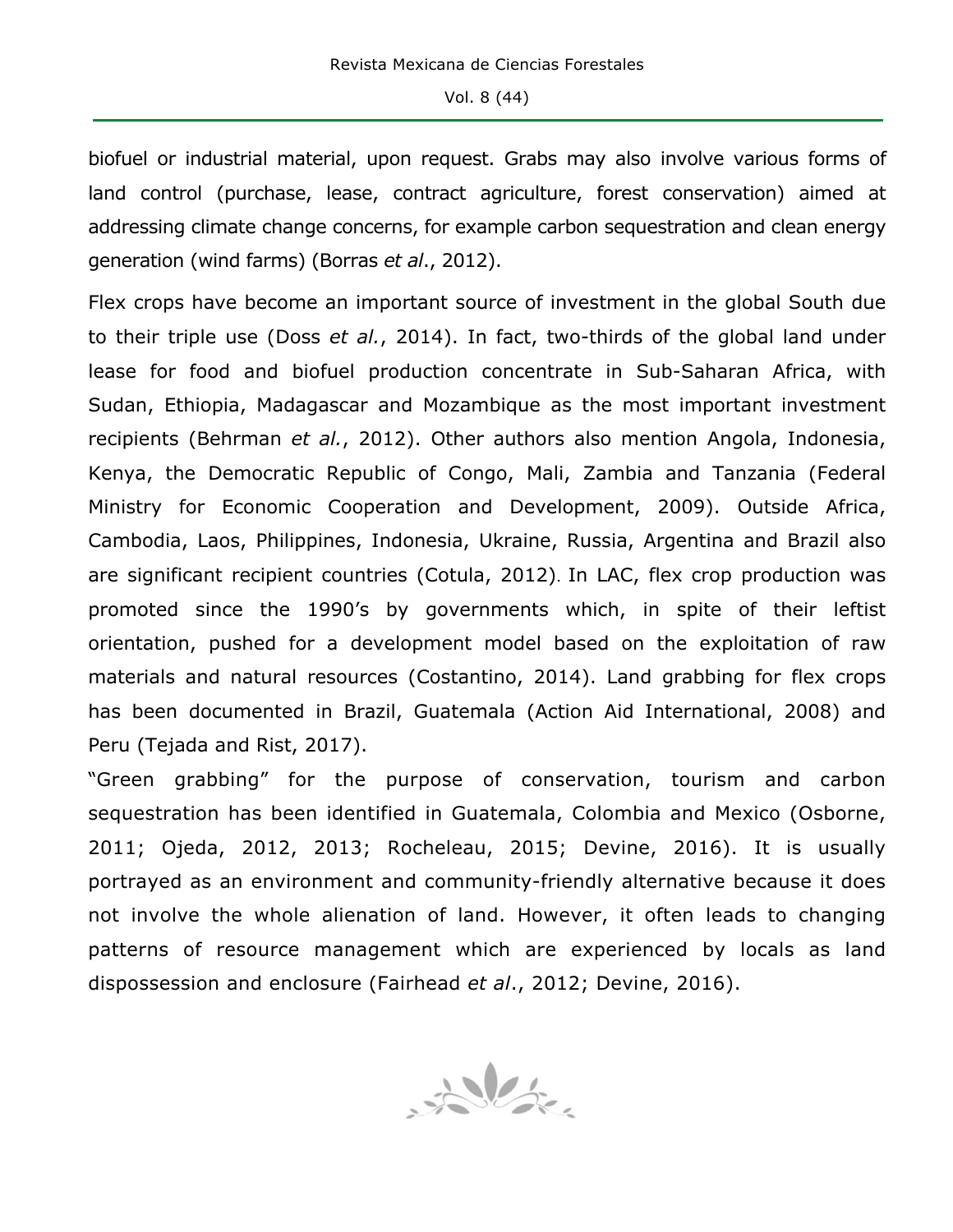### **Land acquisitions: a development tool for the rural poor?**

The World Bank (Deininger and Byerlee, 2011) states that land transactions can offer benefits to the communities receiving investment if they are regulated by seven principles involving food security, good governance, social participation, environmental sustainability and respect for land and resources rights. Critics argue that the World Bank provides little indication as to how these voluntary principles can actually work (Borras *et al.*, 2011). Moreover, the World Bank report contains very little information on the type of contracts involved, in spite of its privileged access to government data. In other words, there is "a huge disconnect between what the World Bank says, what is happening on the ground and what is truly needed" (GRAIN, 2010).

The negative impacts of land grabbing documented throughout the world include population displacement, lack of access to water and other natural resources, and the loss of food security and livelihoods. New jobs are usually low waged or seasonal, and they are available to very few people (Rocheleau, 2015). Land grabs may also involve violent conflict and division within communities. If consultations take place, the information provided is very limited and the commitments adopted by investors are vague and not necessarily related to local needs (Chu, 2011; Behrman *et al*., 2012). Even the United Nations (through its Committee on Food Security) has stated that there is no real evidence of win-win scenarios benefitting the poor in land grabs (Mehta *et al*., 2012). In fact, the safeguards put into place for the benefit of local populations have resulted not from the good intentions of investors, but rather from social organization and mobilization (Li, 2011).

Nation sates have a central role in making land and natural resources available to private operators since they classify, quantify and reallocate land for investment (Cotula, 2012). Land deals are carried out on behalf of investors using varying degrees of coercion, thus making capital accumulation and political legitimation beneficial only to privileged groups (Borras *et al.*, 2012). It comes as no surprise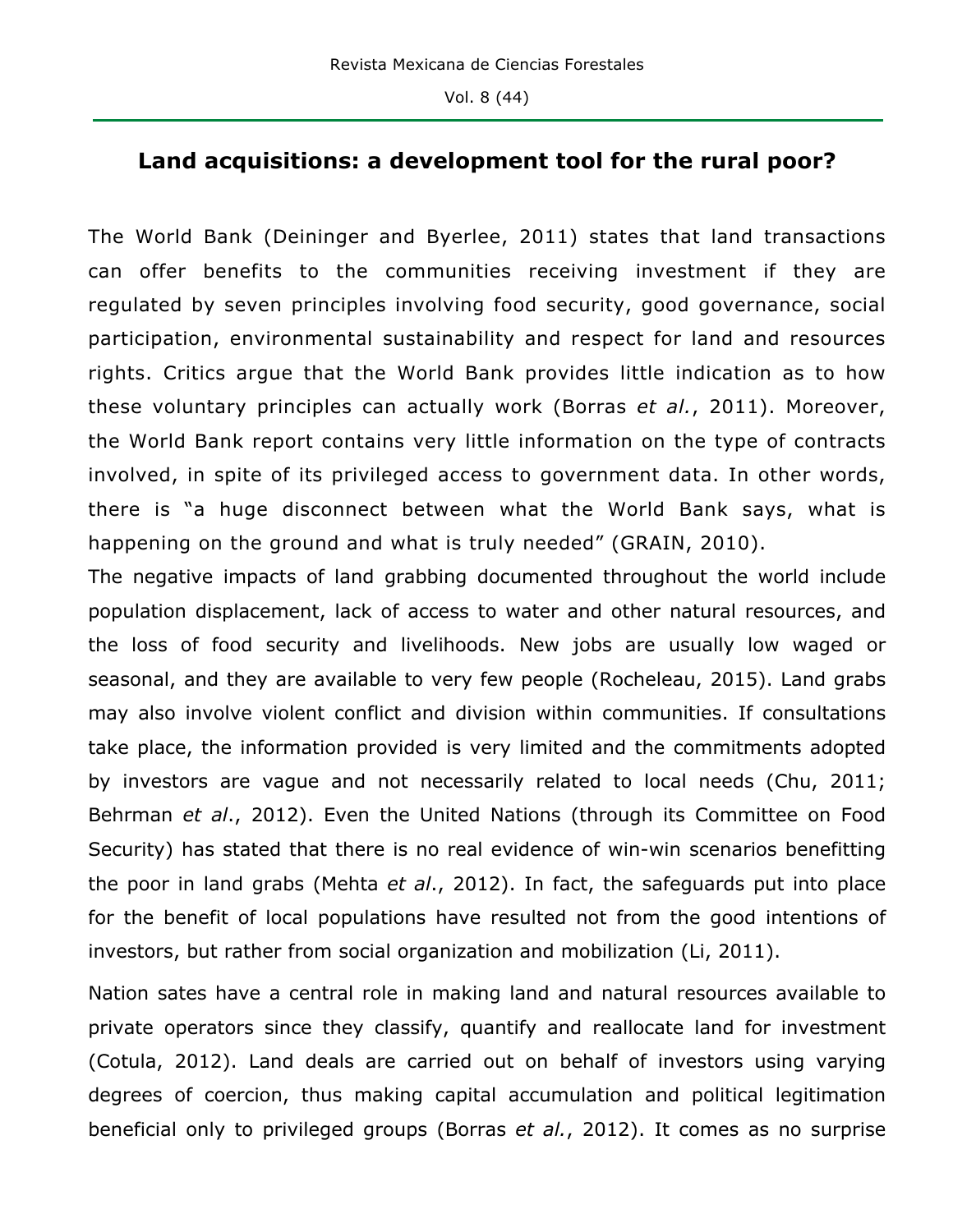that land grabs occur in countries with poor governance records and/or with a deeply embedded structural dependency. In such a context, investments do not bring about sustainable or equitable development, but rather the deepening of social inequalities and environmental degradation (Costantino, 2014).

For most authors, land grabs are not really about promoting rural development, but rather about providing food, energy and conservation for wealthy countries at the expense of the poor people living in poor countries (Behrman *et al*., 2012). The destruction of livelihoods and the appropriation of resources operate to the benefit of privileged groups, and are legitimated in the name or progress. Ince (2014) finds it ironic that "primitive accumulation, which was initially wielded by colonial powers and then by postcolonial states against the former colonists, once again locks hands with global capital in the name of 'development'".

Based on this discussion, Borras *et al.* (2012) suggest to replace the term "land grabbing" with that of "control grabbing", defined as "the power to control land and other associated resources such as water in order to derive benefit from such control of resources". This conceptual shift enables to grasp the various uses of land resulting from capital accumulation. Control grabbing necessarily involves power relations and may include the dispossession of land, water and other resources. Control is concentrated in the hands of privileged groups, even if transactions do not involve full ownership alienation. The term control grabbing allows to understand how the spatial coordinates of land remain constant, while its global value shifts from human subsistence to capital accumulation.

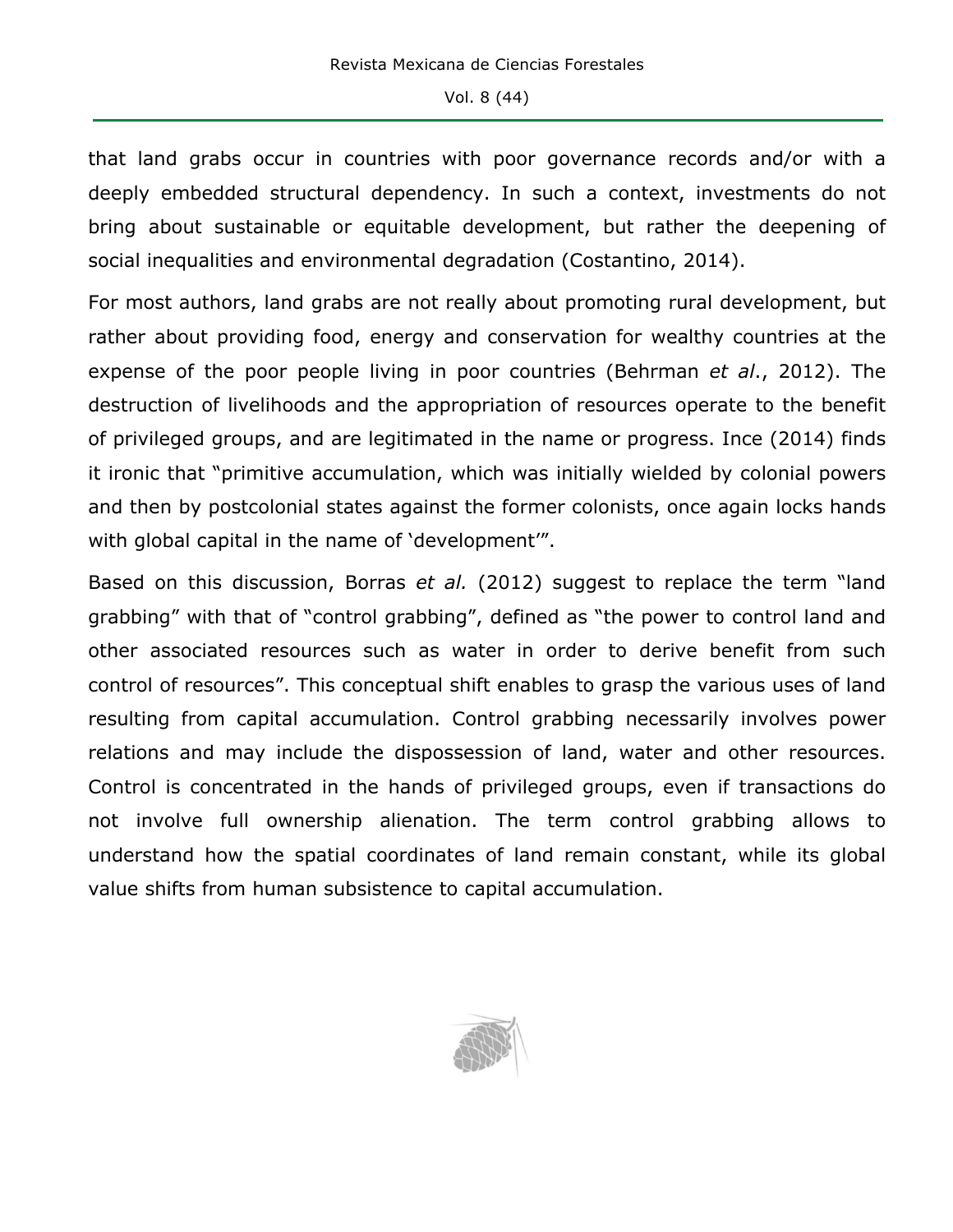# **The invisible actors: class, age and gender differences within rural communities**

Most reports on land grabbing have relied on media reports rather than groundlevel information. Only recently research has looked at the implications of land grabs for rural communities (Borras and Franco, 2013), since rural people are usually cast "simply as those whose lives and livelihoods 'are affected' and who must give (or not) 'prior informed consent'" (Rocheleau, 2015).

In order to fully portray the implications of land grabbing for rural people, scholarship has attempted to undo the notion of homogeneous communities. Class, age and gender distinctions must be taken into account in the analysis. People's experiences with multiple forms of oppression largely shape the ways in which they mobilize (Borras and Franco, 2013). There is no community harmony in land grabbing—rather, what prevails is the lack of choice among various actors with differential access to information and decision making power (Miyasaka and Shiraishi, 2014).

In terms of class distinctions, fissures may arise from the different systems of land entitlements existing within the community. Some groups may flagrantly oppose land deals, while others may be incorporated in them through employment or benefits resulting from land leasing or selling. Some people may resist dispossession itself, while others may focus on improving land prices or working conditions (Borras and Franco, 2013). Generational differences are also important because large-scale land deals usually close off farming options for various generations of small landholders. The voices of young people regarding land deals have remained unheard (Hall *et al.*, 2015).

Gender analysis has been more present in the literature, given the fact that women and girls are responsible for 60-80 % of food production worldwide, yet they own less than 10 % of the land (ActionAid, 2010). Gender scholars generally agree that land deals have not been beneficial for women. Women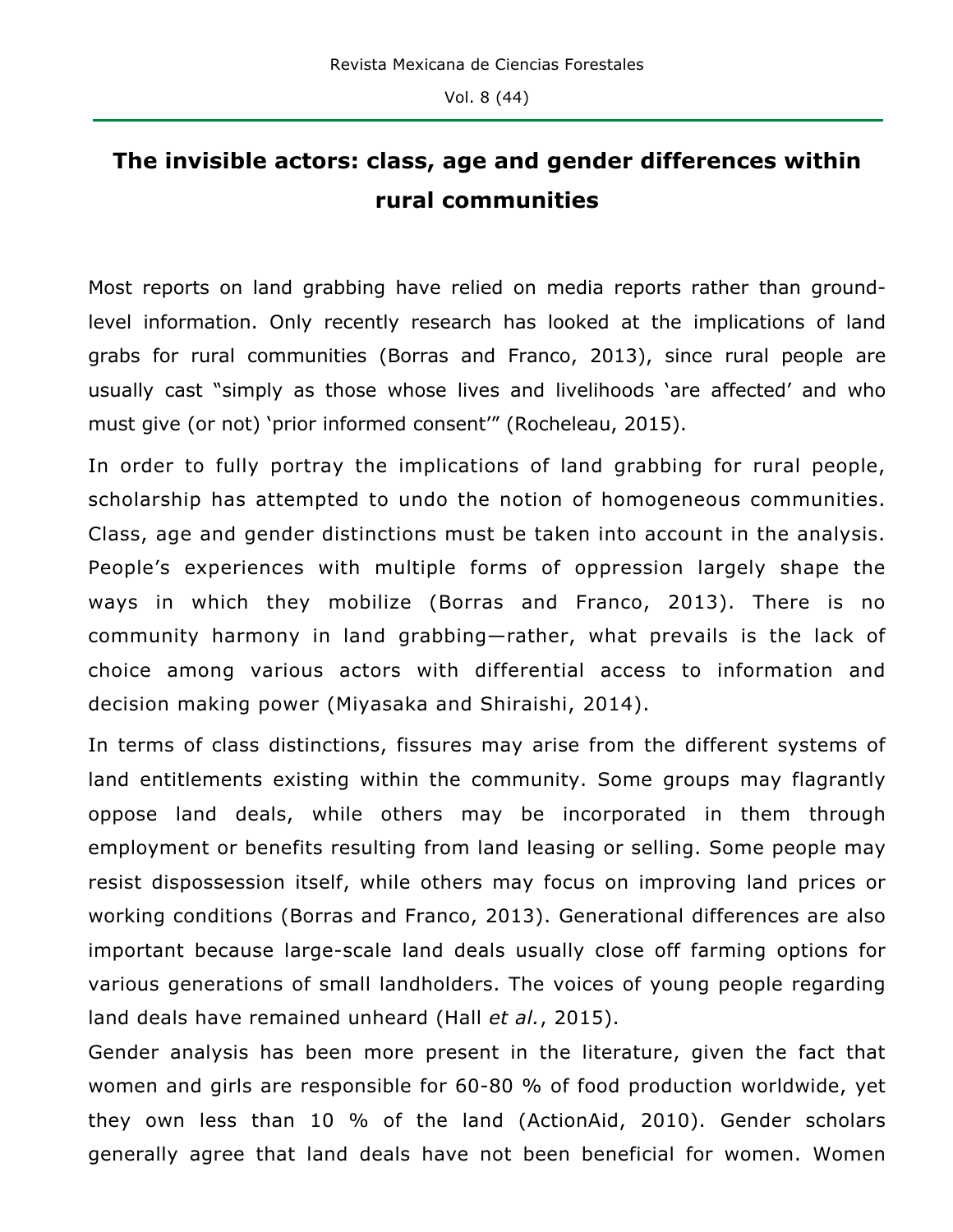have less bargain power *vis-à-vis* governmental authorities or investors, and have unequal representation in negotiations, so quite often they lack adequate information and are left out of consultation processes and decision making (Daley, 2011; Daley and Pallas, 2014; Fonjong *et al.*, 2016). When compensation exists, jobs and lump sum cash payments are mostly directed to men, while environmental impacts (*i.e.* increased difficulties to access water, fuel, edible plants and common property), which are usually overlooked or downplayed, affect women the most (White and White, 2011; Mutopo, 2012; Behrman *et al*., 2012; Ossome, 2014; Wisborg, 2014; Fonjong *et al*., 2016). Investors continue to focus on agriculture as an economic productivity, without acknowledging gender differences in access to land, labor and decision making (Verma, 2014).

Most gender analysis has focused only on gendered impacts and vulnerabilities (Daley and Pallas, 2014; Hall *et al*., 2015). More research is needed on the whole process of land grabbing, including: 1) the gendered system of rights and responsibilities prior to land deals, containing what works better for women in terms of their strategies to assert land claims; 2) the differential impact of land grabbing on men and women depending on context and contract typologies; 3) men's and women´s perceptions and understandings in terms of gains and threats before, during and after the process. Research needs to be contextualized according to various cultural regions, since legal traditions and gender norms differ significantly from one place to another (Chu, 2011; Behrman *et al*., 2012; Doss *et al*., 2014). Gender sensitive scholarship must also widen the possible array of grabbing actors— not only transnationals and governments, but also kin members and local elites (Doss *et al*., 2014).

Also missing in the analysis are the gender-specific contents of displacement. Women whose land is being grabbed are often chased from their marital household and have to return to their natal home or migrate to urban areas full of stigma and shame (Verma, 2014). Needless to say, gender analysis must take an intersectional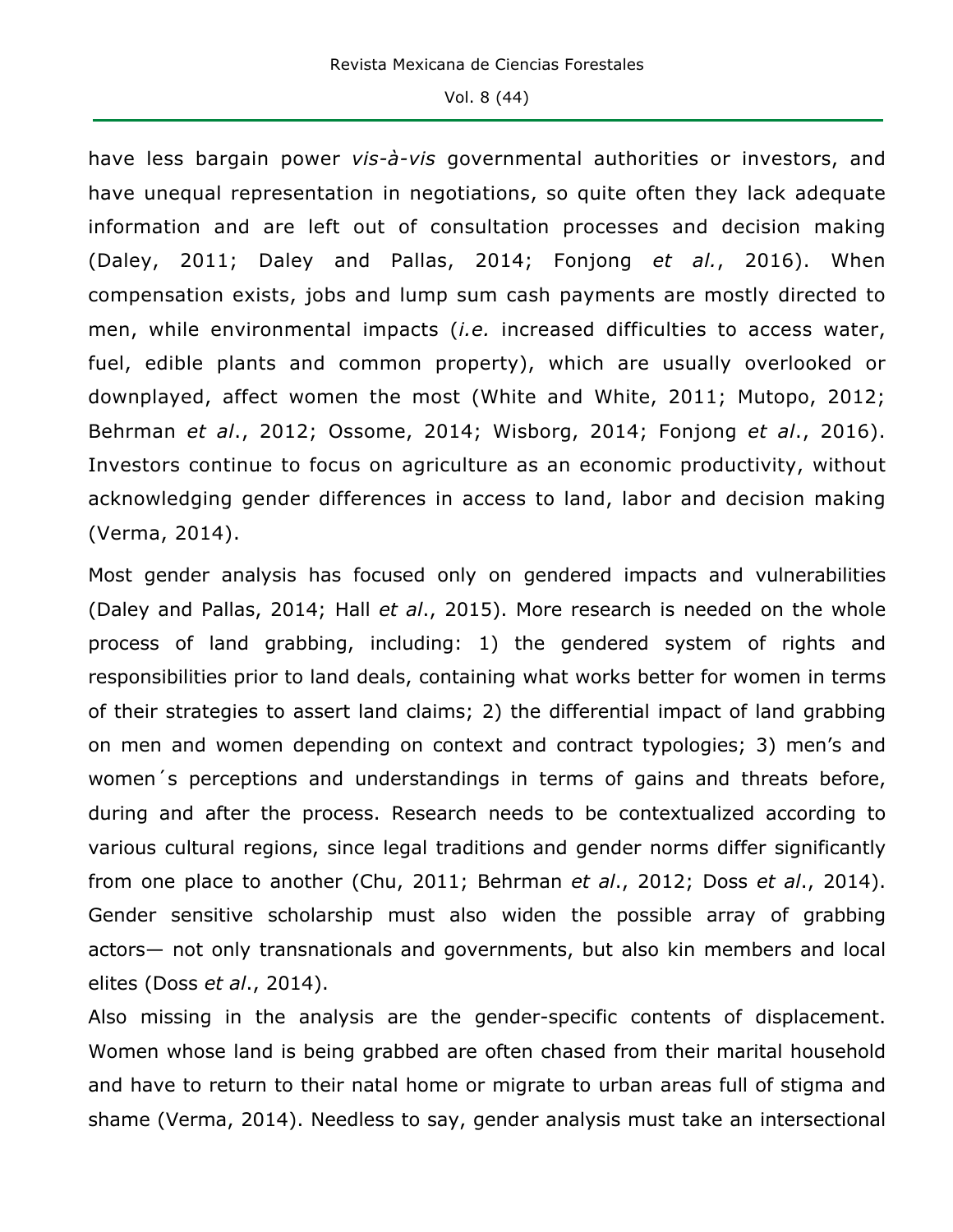approach in order to consider how gender interacts with other factors such as age, marital status, and ethnicity (Behrman *et al.*, 2012).

### **Land grabbing in Latin America and the Caribbean**

As the process of land grabbing in Africa was increasingly acknowledged, FAO's Office for LAC organized a study of 17 countries in order to find out whether something similar was happening in the region. Results remain inconclusive. The FAO definition includes only the purchase or lease of land for the production of food with the involvement of at least one foreign government. According to it, land grabbing is occurring only in Argentina and Brazil (Soto and Gómez, 2012). Critics argue that FAO's narrow view is unable to address other driving forces of land grabbing beyond agribusiness, such as mining, hydroelectric projects, urbanization, tourism and green projects such as wind farms and REDD+ (Reducing Emissions from Deforestation and Forest Degradation) (Cotula, 2012; GRAIN, 2012).

A more recent publication also sponsored by FAO reaches different conclusions. Borras *et al.* (2014) point out that "land grabbing is taking place, albeit unevenly" between and within countries in LAC, and is likely to increase in the near future. In this new piece, land grabbing is defined as the concentration of land and/or capital occurring in the food and non-food sectors in three major ways: direct land grabs, "commodity grabs" (capture of goods and profits in the value chain) and "green grabs" (land grabs in the name of the environment). Ten countries are experiencing a high level of land grabbing (Argentina, Bolivia, Brazil, Chile, Colombia, Ecuador, Guatemala, Paraguay, Peru and Uruguay), while Panama, Mexico and Nicaragua are medium-level countries. The whole region is different from others due to 1) the significance of private lands transacted; 2) the key role of domestic elites as investors; 3) the significance of intra-regional deals; 4) the minimal presence of the Gulf States, China, South Korea and India as investors; 5) the fact that LAC countries do not have fragile governments, a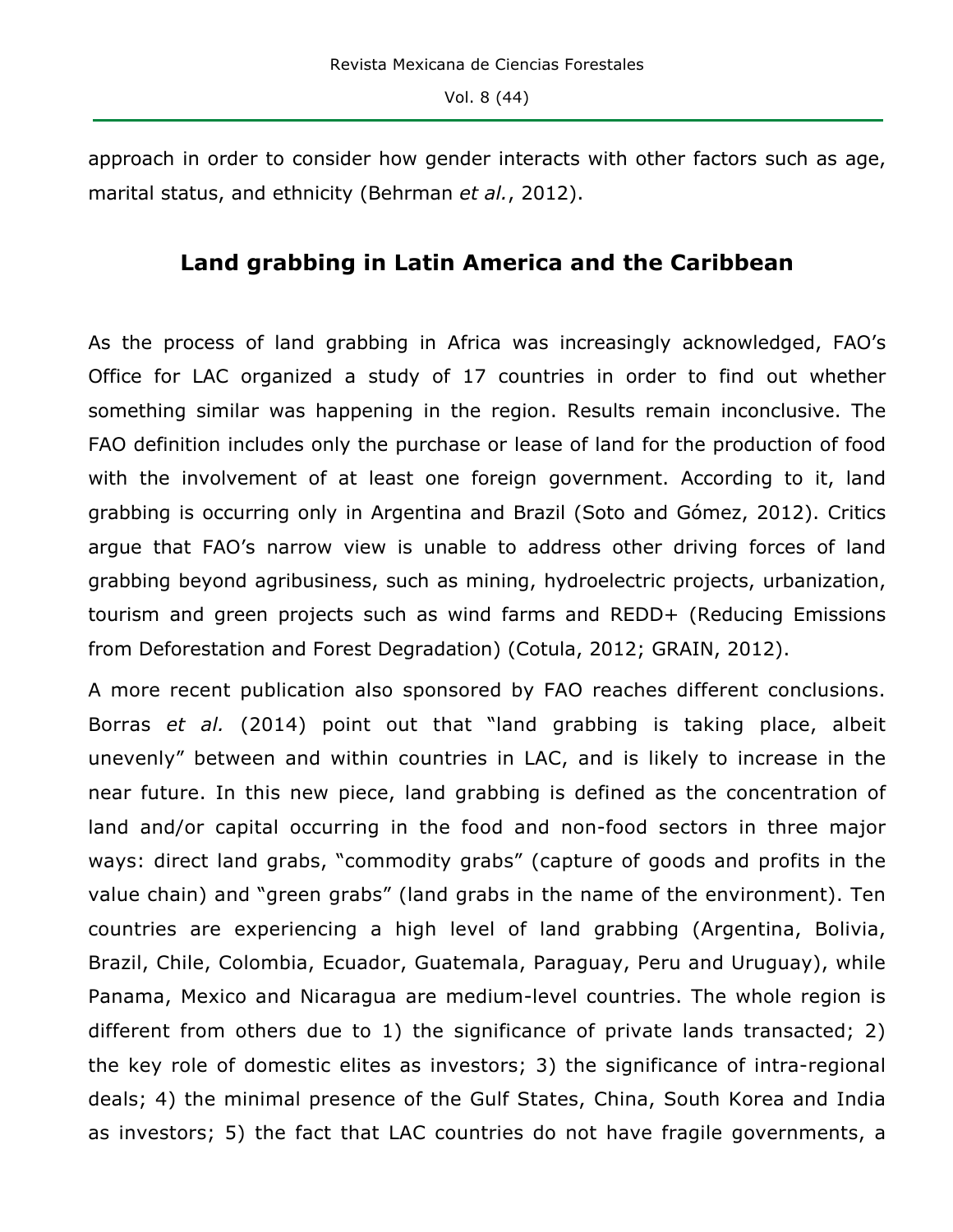condition that facilitated land grabs in Sub-Saharan Africa. At the same time, the LAC region shares with others the imperative to grow in the context of globalization and neoliberalism, as well as the agrarian changes pushed by the global food, fuel and climate crisis (Borras *et al.,* 2014).

### **Land grabbing in Mexico**

Well into the end of the  $20<sup>th</sup>$  century, 54.1 % (105 949 097 hectares) of the country's territory could not be part of the land market because it belonged to 5.6 million of *ejidatarios* or *comuneros* – mostly the grandchildren of landless peasants who fought in the revolution of 1910 and, as a result, gained access to agricultural lands locally defined as "social property" (*ejidos* and agrarian communities).

In 1992, the government declared an end to the State's constitutional obligation to distribute land, and promoted a package of reforms aimed at the commercialization of social property, with the idea that private investment would increase agricultural production. For the first time in modern Mexican history, the 1992 reform legalized the sale of *ejido* lands and investment associations with private companies. The reform was accompanied by a wide range of neoliberal policies, including trade liberalization (*i.e.* NAFTA, which came into place in January 1994) and the withdrawal of State support from national agricultural production in the form of technology and credits (Robles, 2012).

The 1992 reform did not deliver as expected. The *Ejido* Census of 2007 reported land sales in two thirds of *ejidos*, but most (82.4 %) were internal deals (among *ejidatarios* themselves). Transactions were small-scale, since they involved only approximately three million hectares of *ejido* lands (Robles, 2012). Accordingly, *dominio pleno*, the legal category designed to transform *ejido* lands into private property, has been very little used (Galeana, 2002; GRAIN, 2014). Only 5.3 % of *ejidos* had adopted *dominio pleno* by 2002 (Galeana, 2002). Most recent sources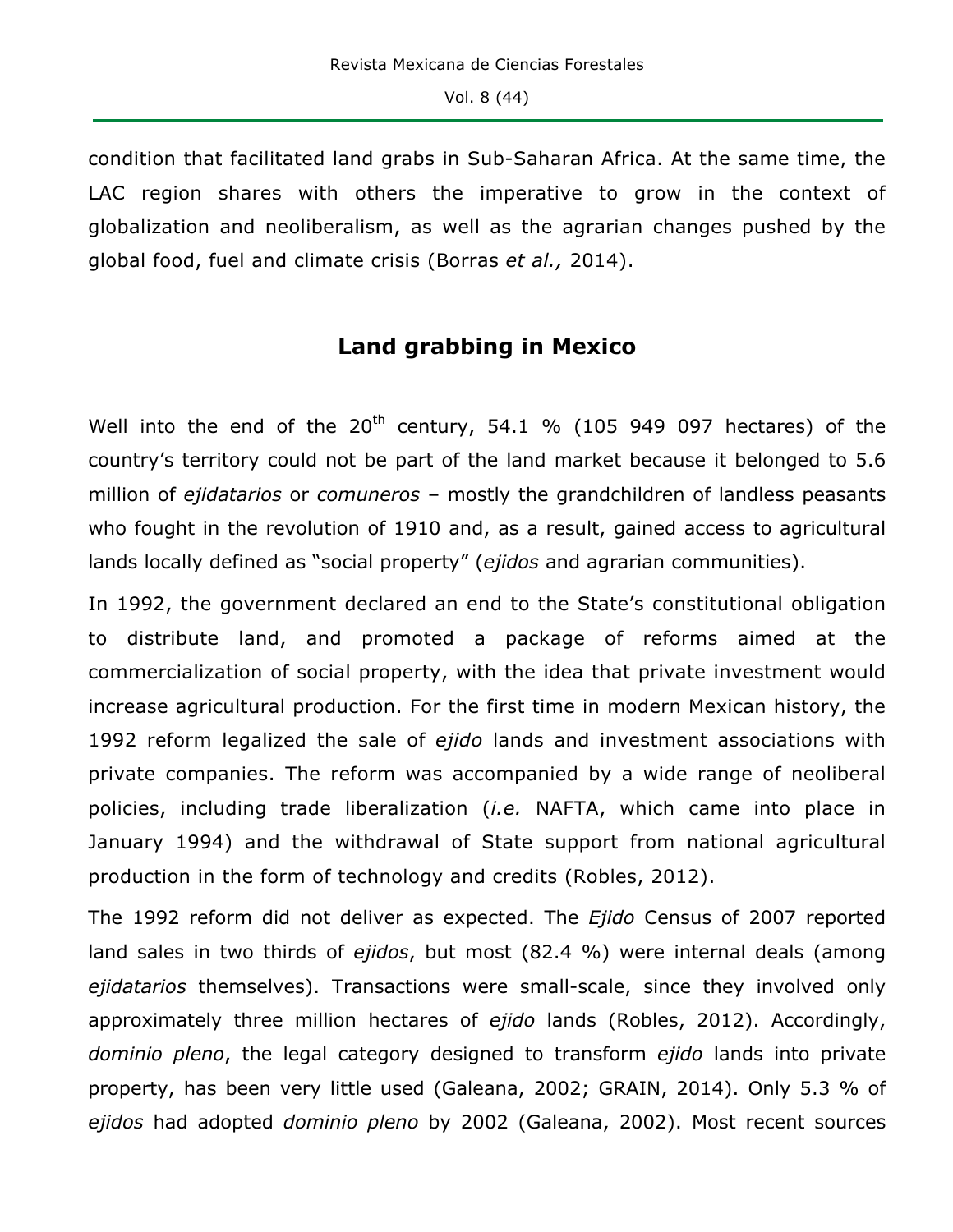point out that 4.4 % of total parceled lands, equivalent to 4.7 million hectares, have adopted *dominio pleno*, and around three million hectares have already been sold (GRAIN, 2014).

Agricultural production did indeed increase, but it concentrated in animal production (mostly poultry), vegetables, fruits and alcoholic beverages for exports rather than food consumed by Mexicans. In 2005, Mexican agricultural imports represented 40 % of the total national consumption, compared to 15 % in 1982 and 20 % in 2004. The financial resources invested in bringing food from abroad are equivalent to 54 % of the country's total oil revenues, or 72 % of the money sent to Mexico by outmigration (Quintana, 2007).

Agribusiness companies currently constitute key actors in Mexico's rural economy. These enterprises concentrate not only large amounts of production and government subsidies, but also land in the form of rentals. According to the 8<sup>th</sup> National Agricultural Census (Inegi, 2007), 28.8 % of agricultural lands are rented or loaned by their owners. Mexico's Department of Agriculture provides higher estimates – 50 % of productive, irrigated lands are rented during the autumn-winter period. In *Sinaloa* State, 36.8 % of arable lands (half a million hectares) are being used by only 500 large scale farmers.

As an alternative, enterprises may choose not to get involved directly into the productive process, but rather to engage into pre-harvest purchase agreements with small farmers, thereby becoming the most dominant option for the commercialization of agricultural products. This is particularly true for maize, fruits, sugar cane, coffee, vegetables, barley and dairy products (Robles, 2012). Six companies dominate in maize; six in fruit; five in coffee; five in dairies; and two in barley. The consolidation of these companies started with the structural reforms of the 1980s. By 2010, Mexico's food imports from the United States of America and through some of these companies were worth US\$20 thousand million (Gómez, 2014).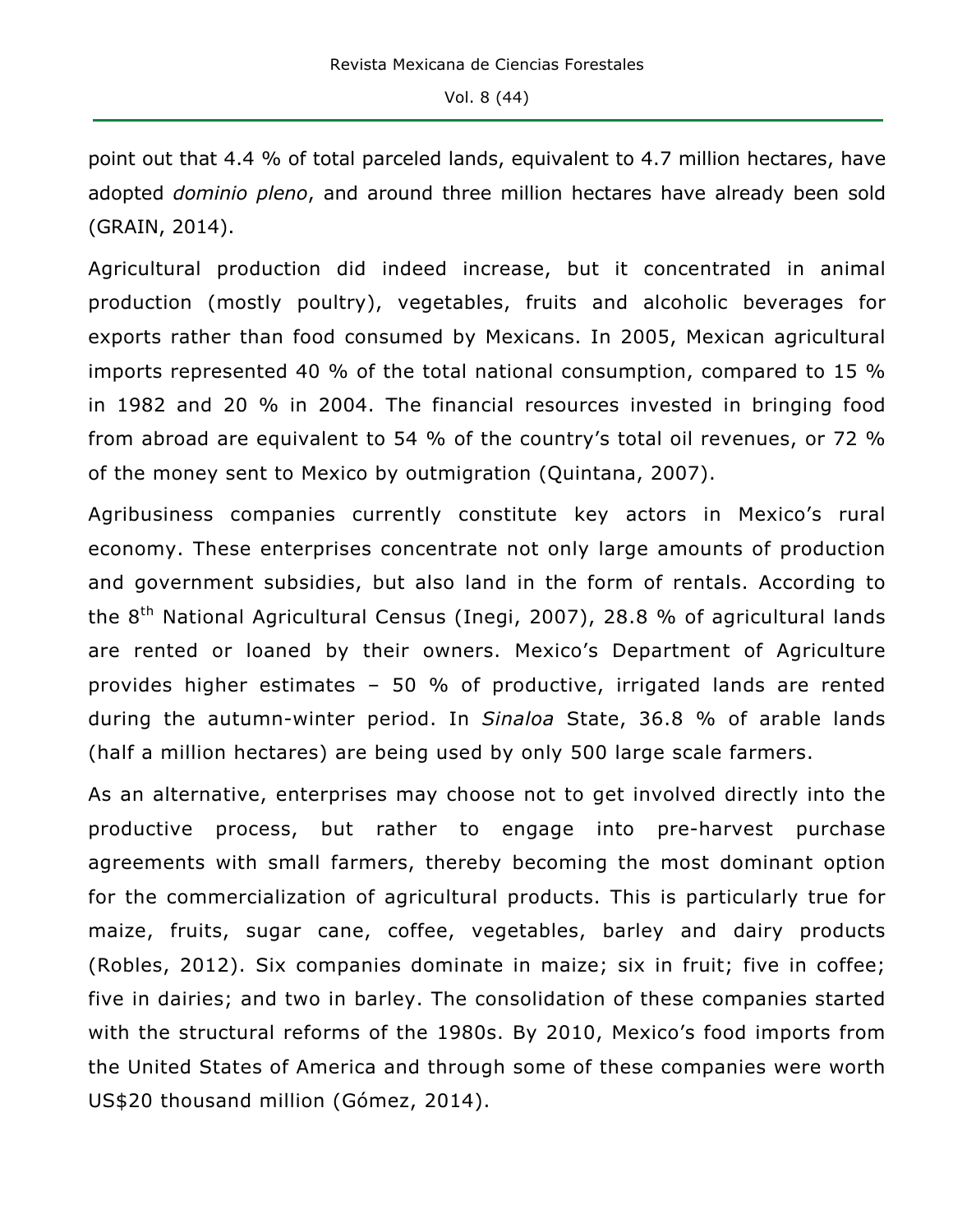Thus, Mexico presents a very high concentration and foreignization of the agricultural chain value rather than land concentration *per se*, given the country's long standing agrarian tradition which inhibits large scale land transactions. Control grabbing is occurring in the form of land rentals, agreements between agribusiness and producers, and mining concessions (Robles, 2012). Mexico is in a medium-high position in the Concentration and Foreignization Typology proposed by FAO, together with countries like Chile, Colombia, Nicaragua, Dominican Republic and Uruguay (Gómez, 2014).

The Energy Reform of 2013 poses new threats because it pushes even further the possibility of transferring *ejido* lands to private hands. The reform declares the oil, mining and electric sectors as areas of public interest and a priority to the nation. *Ejidatarios* are obliged to cede their property to public enterprises or private companies if their lands have potential for energy, mining, oil and gas extraction. There is no limit to the extension of land that a company can use. Land can be sold, rented or put into "voluntary servitude" or "temporal occupation" by the company; *ejidatarios* are forced to accept land use changes. Presently, between 15 % and 50 % of the country's territory has already been occupied by mining companies, mostly Canadian (De la Cruz, 2016). According to the Movement for Food Sovereignty and Defense of Land, Water, Natural Resources and Territory, the Energy Reform could affect 60 % of *ejidos* and agrarian communities, with around 200 conflicts already occurring in the country (Hernández, 2016). The Mexican state has not only declined its obligation to distribute land—it has become the instrument of "accumulation by dispossession" that favors the multinational companies that control the value chain of a wide range of activities related to the financial, food, energy and climate crisis described above (Merchand, 2015).

"Green grabbing" in Mexico usually involves multiple forces and a diversity of actors driven both by conservation and tourism interests which are less visible than the large forms of grabbing, but no less significant (Rocheleau, 2015).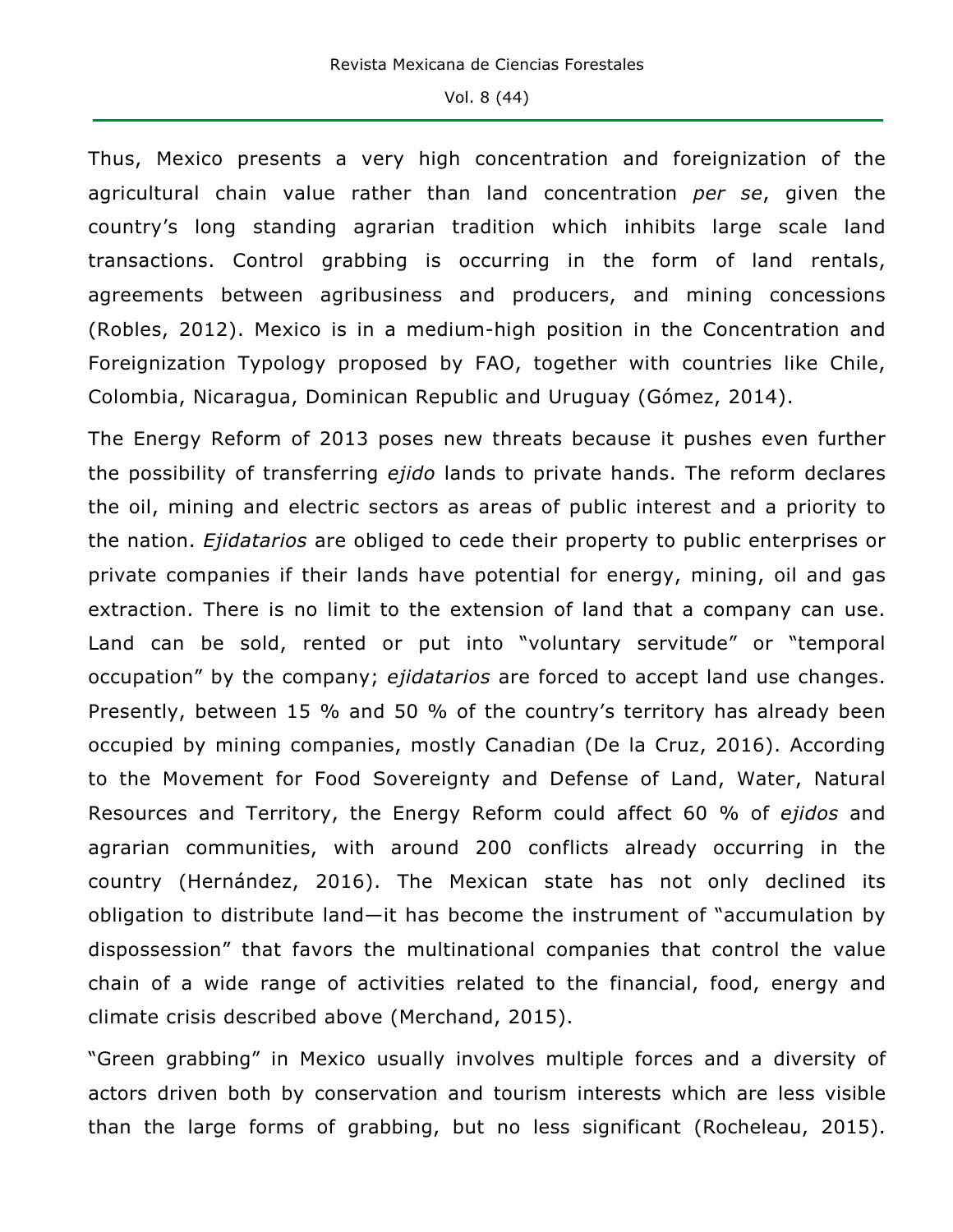Carbon forestry in the Lacandon Jungle enables *ejidatarios* to keep their land titles, but they lose access to resources useful for subsistence due to the diversion of land and labor from use value to commodity production, with very few financial gains obtained in return (Osborne, 2011). Similar processes have been identified in state-operated, clientelistic oil palm programs also conducted in *Chiapas* (Castellanos and Jansen, 2015). REDD+ early actions implemented in some regions of the country are changing land use patterns without respecting indigenous peoples' rights to previous, free and informed consent (González, 2016).

### **Final comments**

This paper has discussed the most important issues regarding land grabbing as outlined in one decade of scholarly research. Among these are extension, measurement scale, purpose and novelty. The paper also brings attention to two major debates in land grabbing literature: its contribution (if any) to rural development; and the role of rural actors in the process, with particular focus on LAC and Mexico.

In terms of extension, there is no agreement as to how large the land grabbing phenomenon is. Figures range from 20 to 227 million hectares depending on the source – whether deals are in process, completed or acknowledged by government institutions. Part of the problem in definitions is the measurement scale being used. Two benchmarks were identified in the literature: more than 200 hectares; 1 000 hectares and above. However, a key factor in this discussion is not so much the number of hectares, but rather their productive value for economic gain, a very useful conceptual shift that renders visible the operation of capital in land grabbing.

The purpose of land grabbing as originally stated, was to satisfy the food and fuel needs of developed countries with little land and water to satisfy them. The concept has widened to address the convergence of multiple crises: financial, food,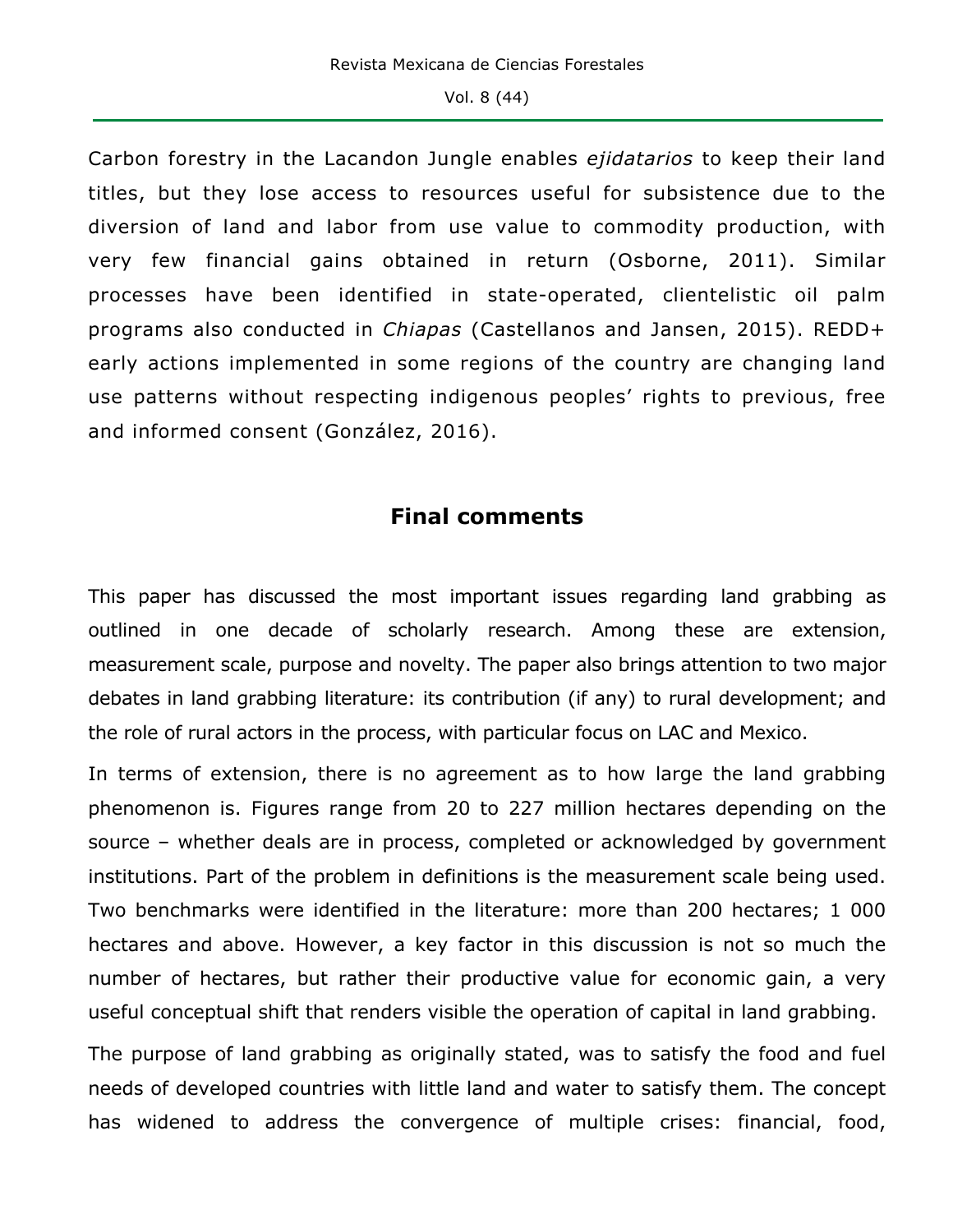energy/fuel and climate, with "flex crops" as an example of this. Important differences exist within various regions. Most land for food and biofuel production concentrate in Sub-Saharan Africa, while in LAC, flex crop production has been promoted by leftist governments. The region also reports larger evidence of "green grabbing" for the purpose of conservation when compared to Africa.

Land grabbing has called the attention of important global institutions (the World Bank and FAO), national governments (Germany) and international organizations such as Action Aid, International Land Coalition, OXFAM and GRAIN. Scholars have also written extensively on the issue. Not surprisingly, there is little agreement on its impacts and benefits—even the terminology used varies.

The World Bank considers that land deals or transactions (as opposed to land grabbing) have the potential to be beneficial if some measures are taken to protect food security, governance, social participation, environmental sustainability and land rights. FAO prefers the term land markets and provides very conservative definitions (1 000 hectares or more as the benchmark; only land to produce food; deals must involve a foreign government) to describe their dynamics. Detractors believe that land grabbing not only is real; it often involves more resources (*i.e.* water, carbon) for the purpose of capital accumulation and control transfer from the rural poor to privileged groups, even if transactions do not involve full ownership alienation.

Various authors have called for the need to examine the impacts of land grabbing on rural communities, arguing that the voices of the most affected remain unheard. Some scholarship has gone beyond the notion of community harmony in order to address different perceptions of land grabbing based on class, age and gender. The most researched category of social differentiation has been that of gender. Scholars have shown that land deals have not been beneficial for women due to their unequal representation in negotiations, lack of access to benefits (i.e. jobs, lump sum cash payments) and increasing difficulties to access resources that are key for food security and family wellbeing (water, fuel, edible plants). More comparative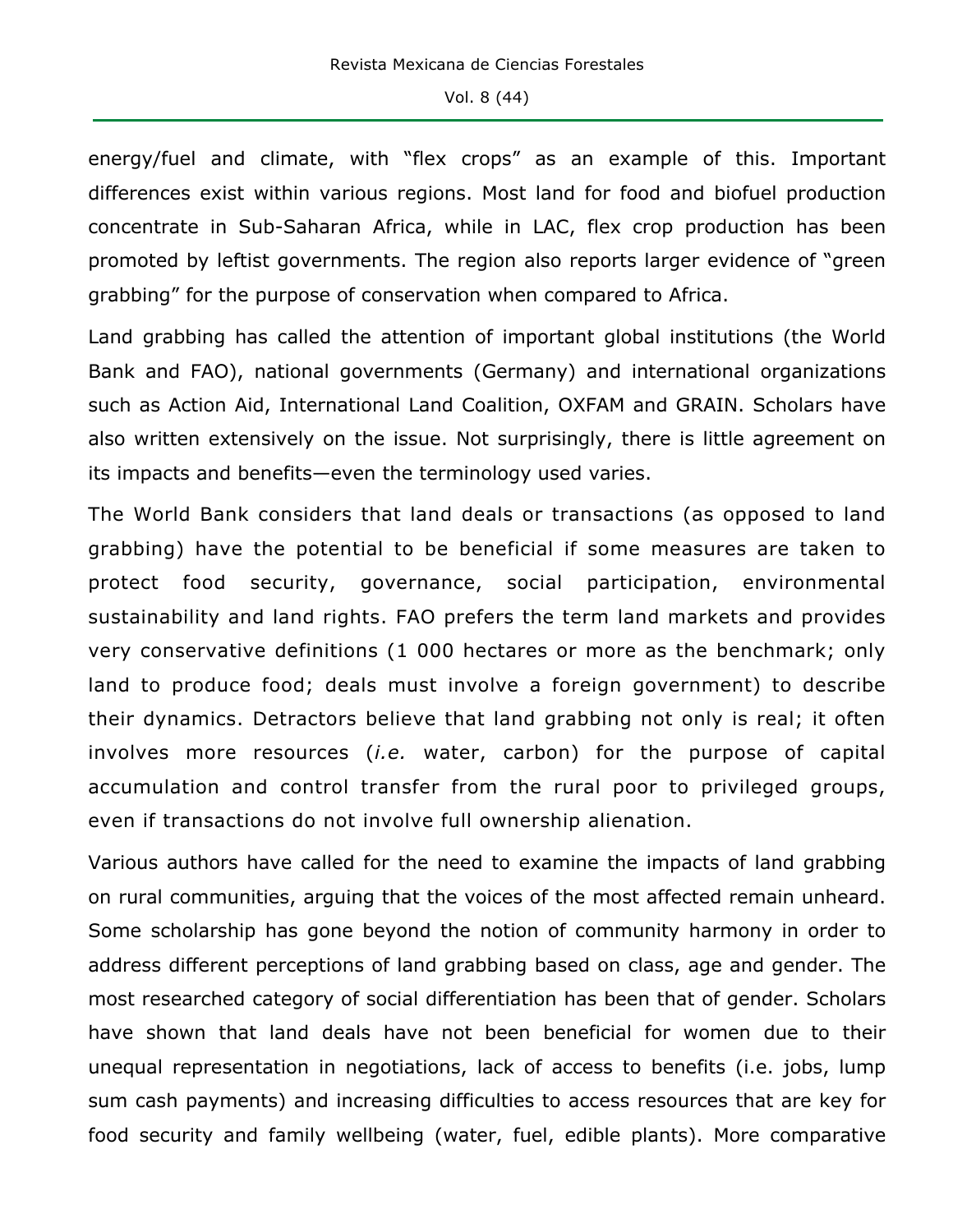research is needed on the before and after of land deals; impacts depending on regional disparities and contract typologies; gender-specific contents of displacement; and variations depending on women's age, marital status, ethnicity and life cycle.

LAC was the focus of a FAO well-researched document that analyzes land grabbing in 17 countries, if only to conclude that it is incipient and occurring in Argentina and Brazil due to the very narrow definition used. A later publication also sponsored by FAO concludes that land grabbing is taking place to different degrees in Argentina, Bolivia, Brazil, Chile, Colombia, Ecuador, Guatemala, Paraguay, Peru, Uruguay, Panama, Mexico and Nicaragua. The definition now includes not only the food but also the non-food sectors-- "commodity grabs" and "green grabs".

Mexico stands out as a particularly interesting case study due to its long standing agrarian tradition which has allowed for half its territory to remain in the hands of peasants. The country presents a very high concentration and foreignization of the agricultural chain value rather than land concentration per se. Control grabbing is occurring in the form of contract agriculture and mining concessions. The Energy Reform of 2013 is likely to push this trend even further, since small land holders are obliged by law to cede their property to public or private agencies seeking to invest in areas of national interest-- energy, mining, oil and gas extraction. "Green grabbing" is also on the increase and it often involves the diversion of land and labor from use value to commodity production as well as the violation of indigenous peoples' right to previous, free and informed consent.

In spite of the large amount of information produced so far, very little is known still on land grabbing. All of the issues discussed in this paper – extent, scale, purpose and novelty need to be further researched in order to reach more precision. The World Bank and FAO's attempts to regulate or minimize it through the use of more neutral terms show precisely how important it is to continue documenting the economic, environmental and social impacts of land grabbing in the global South. This paper has identified some regional/country distinctions that need to be further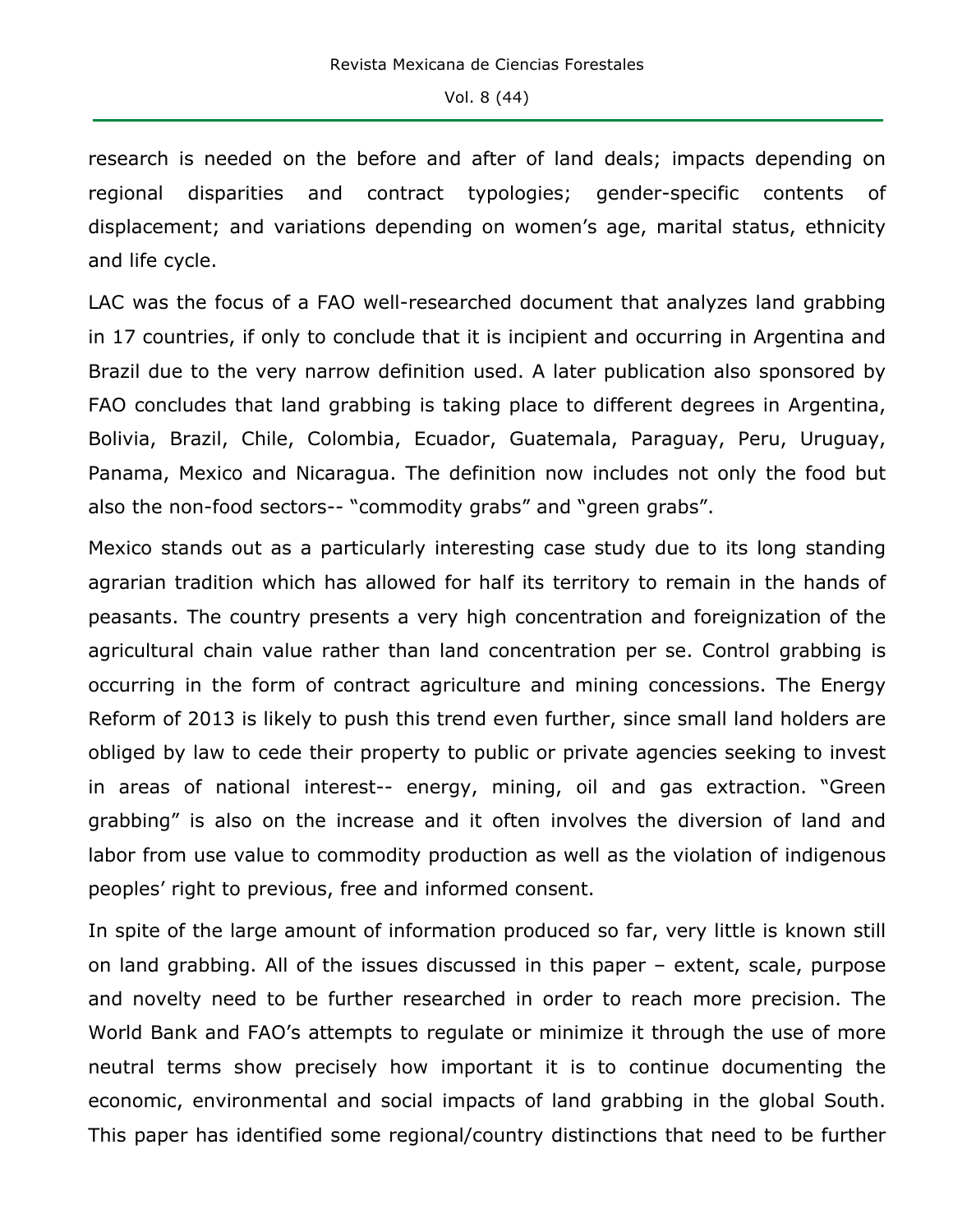researched, as well as some factors of social differentiation (class, age, gender) of which it nothing or very little is known. More research is needed on food security, job creation and environmental conditions prior and after land deals. Case studies should be combined with large scale analysis so as to properly link the local with the global. Internal division based on class, age and gender distinctions must be taken into account in order to full grasp the consequences of land grabbing in various regions of the world.

#### **Conflict of interests**

The author declares no conflict of interests.

### **References**

ActionAid. 2010. Meals per gallon. The impact of industrial biofuels on people and global hunger.ActionAid UK. London, England. 44 p.

ActionAid International. 2008. Food, farmers and fuel: balancing global grain and energy policies with sustainable land use, Action Aid International. Johannesburg, South Africa. 20 p.

Behrman, J., R. Meinzen-D. and A. Quisumbing. 2012. The gender implications of large-scale land deals. The Journal of Peasant Studies 39(1):49–79.

Borras Jr., S. M., R. Hall, I. Scoones, B. White and W. Wolford. 2011. Towards a better understanding of global land grabbing: an editorial introduction. The Journal of Peasant Studies 38(2): 209–216. DOI: 10.1080/03066150.2011.559005.

Borras Jr., S. M., J. C. Franco, S. Gómez, C. Kay and M. Spoor. 2012. Land grabbing in Latin America and the Caribbean. Journal of Peasant Studies 39(3–4): 845–872.

Borras, S. and J. Franco. 2013. Global land grabbing and political reactions "from below". Third World Quarterly 34(9):1723–1747.

Borras, S., J. Franco, C. Kay and M. Spoor. 2014. Land grabbing in Latin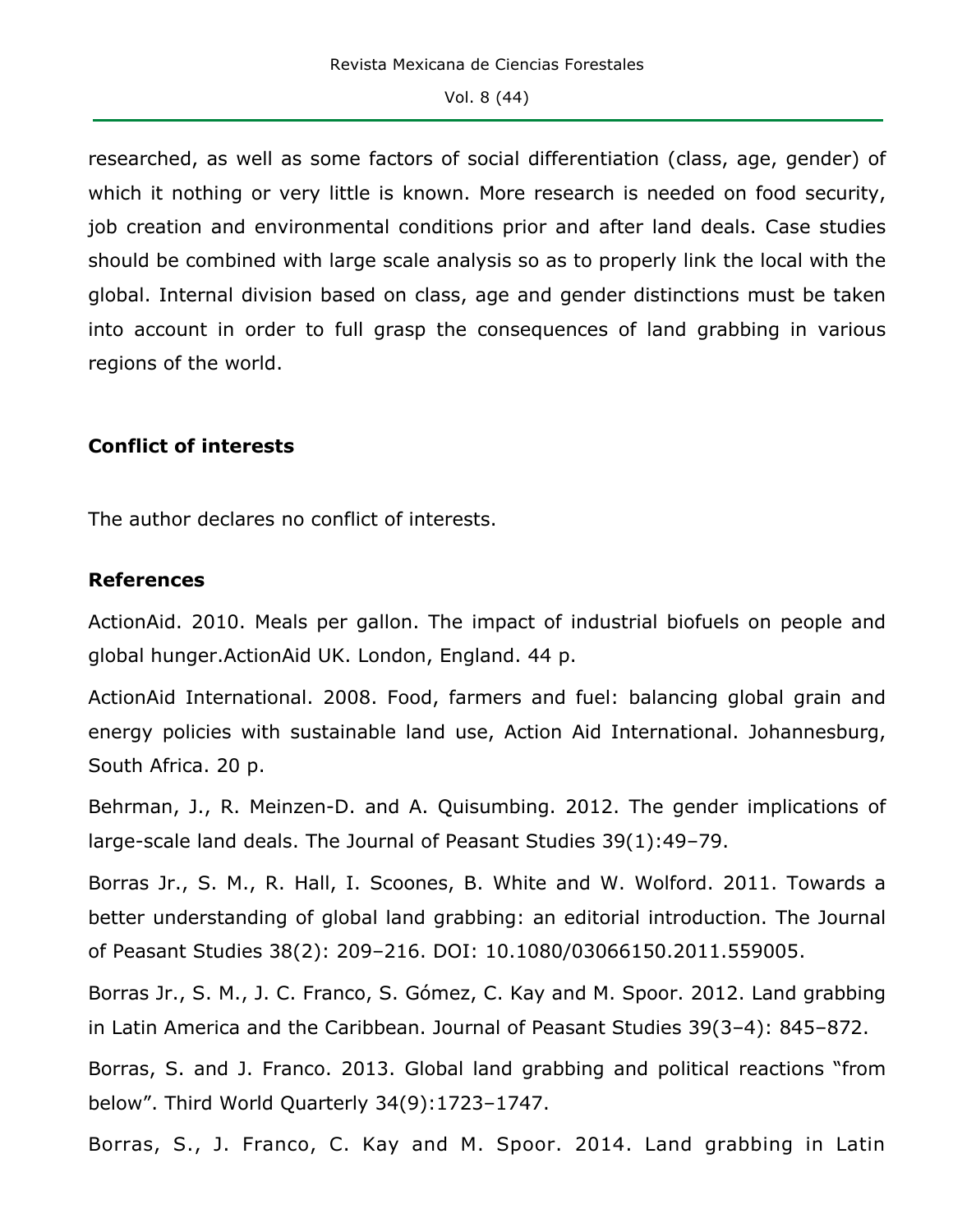America and the Caribbean viewed from broader international perspectives. *In*: Gómez, S. (ed.). The land market in Latin America and the Caribbean. FAO. Santiago, Chile. pp. 21–53.

Castellanos N., A. and K. Jansen. 2015. Oil palm expansion without enclosure: smallholders and environmental narratives. The Journal of Peasant Studies 42(3–4):791–816.

Chu, J. 2011. Gender and " land grabbing " in Sub-Saharan Africa: women ' s land rights and customary land tenure. Development 54(1):35–39.

Costantino, A. 2014. Land grabbing in Latin America: another natural resource curse? Agrarian South: Journal of Political Economy 3(1):17–43.

Cotula, L. 2012. The international political economy of the global land rush: A critical appraisal of trends, scale, geography and drivers. Journal of Peasant Studies 39(3–4): 649–680.

Daley, E. 2011. Gendered impacts of commercial pressures on land, International Land Coalition, CIRAD & Mokoro. Rome, Italy. 66 p.

Daley, E. and S. Pallas. 2014. Women and land deals in Africa and Asia: weighing the implications and changing the game. Feminist Economics 20(1):178–201.

Deininger, K. and D. Byerlee. 2011. Rising global interest in farmland: can it yield sustainable and equitable benefits? The World Bank. Washington, DC USA. 214 p.

De la Cruz, A. 2016. Vías comunitarias para la defensa del territorio. *In*: Hernández N., L. y A. De Ita R.(eds.). La nueva survidumbre agraria y la resistencia indígena y campesina. Centro de Estudios para el Cambio en el Campo Mexicano. México, D.F., México. pp. 83–87.

Devine, J. A. 2016. Community forest concessionaires: resisting green grabs and producing political subjects in Guatemala. The Journal of Peasant Studies DOI: 10.1080/03066150.2016.1215305.

Doss, C., G. Summerfield and D. Tsikata. 2014. Land, gender and food security.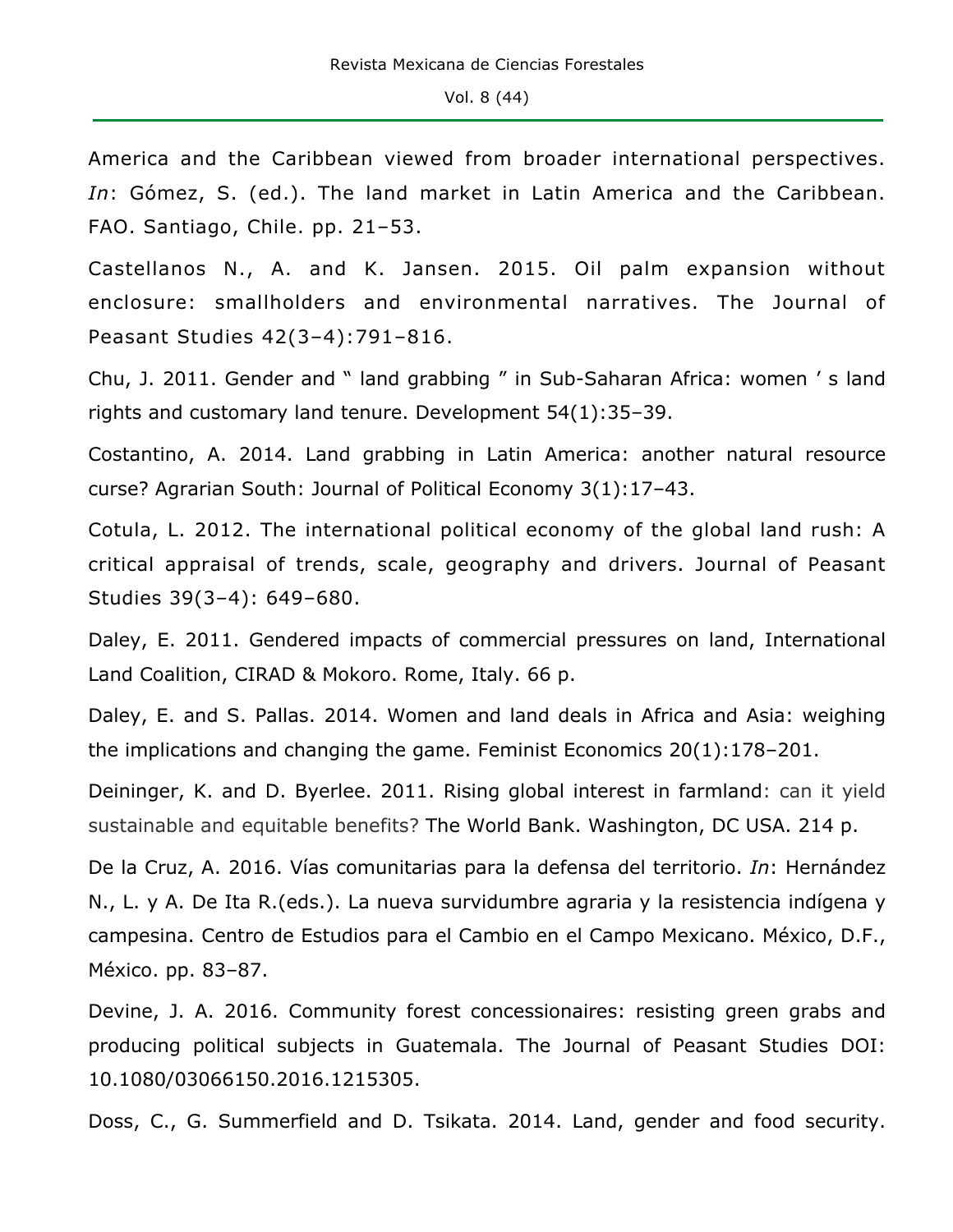Feminist Economics 20(1): 1–23.

Fairhead, J., M. Leach and I. Scoones. 2012. Green grabbing: a new appropriation of nature? The Journal of Peasant Studies 39(2):237–261.

Federal Ministry for Economic Cooperation and Development. 2009. Development policy stance on the topic of land grabbing – the purchase and leasing of large areas of land in developing countries. Berlin, Germany. 20 p.

Fonjong, L., I. Sama-Lang, L. Fombe and C. Abonge. 2016. Land governance and women's rights in large-scale land acquisitions in Cameroon. Development in Practice 26(4):420–430.

Forschungs- und Dokumentationszentrum Chile-Lateinamerika. 2014. Fact sheet. Land grabbing in Latin America. https://www.fdcl.org/wpcontent/uploads/2014/03/factsheet\_landgrabbing\_latinamerica\_engl\_web.pdf (30 de abril de 2017).

Galeana, F. 2002. Demanda del dominio pleno en el ejido: derechos de propiedad y crédito rural. Estudios Agrarios 19:19–28.

Gómez, S. 2014. Land grabbing in Latin America and the Caribbean: an overview. *In*: Gómez, S. (ed). The land market in Latin America and the Caribbean: concentration and foreignization. FAO. Santiago, Chile. pp. 1–18.

González R., A. 2016. Las consultas de la Conafor a comunidades indígenas para la Estrategia Nacional de Reducción de Emisiones por Deforestación y Degradación (ENAREDD+). *In:* Hernández N., J. y A. De Ita R. (eds.). La nueva survidumbre agraria y la resistencia indígena y campesina. Centro de Estudios para el Cambio en el Campo Mexicano. México, D.F., México. pp. 71–82.

GRAIN. 2010. World Bank report on land grabbing: Beyond the smoke and mirrors. http://www.grain.org/articles/?id=70%5Cn/home/napoletano/Dropbox/sndref/alpha /reports/GRAIN-landgrab2010.pdf (30 de abril de 2017).

GRAIN. 2012. Land grabs in Latin America menace food security despite FAO claims, https://www.grain.org/es/article/entries/4502-land-grabs-menace-food-security-in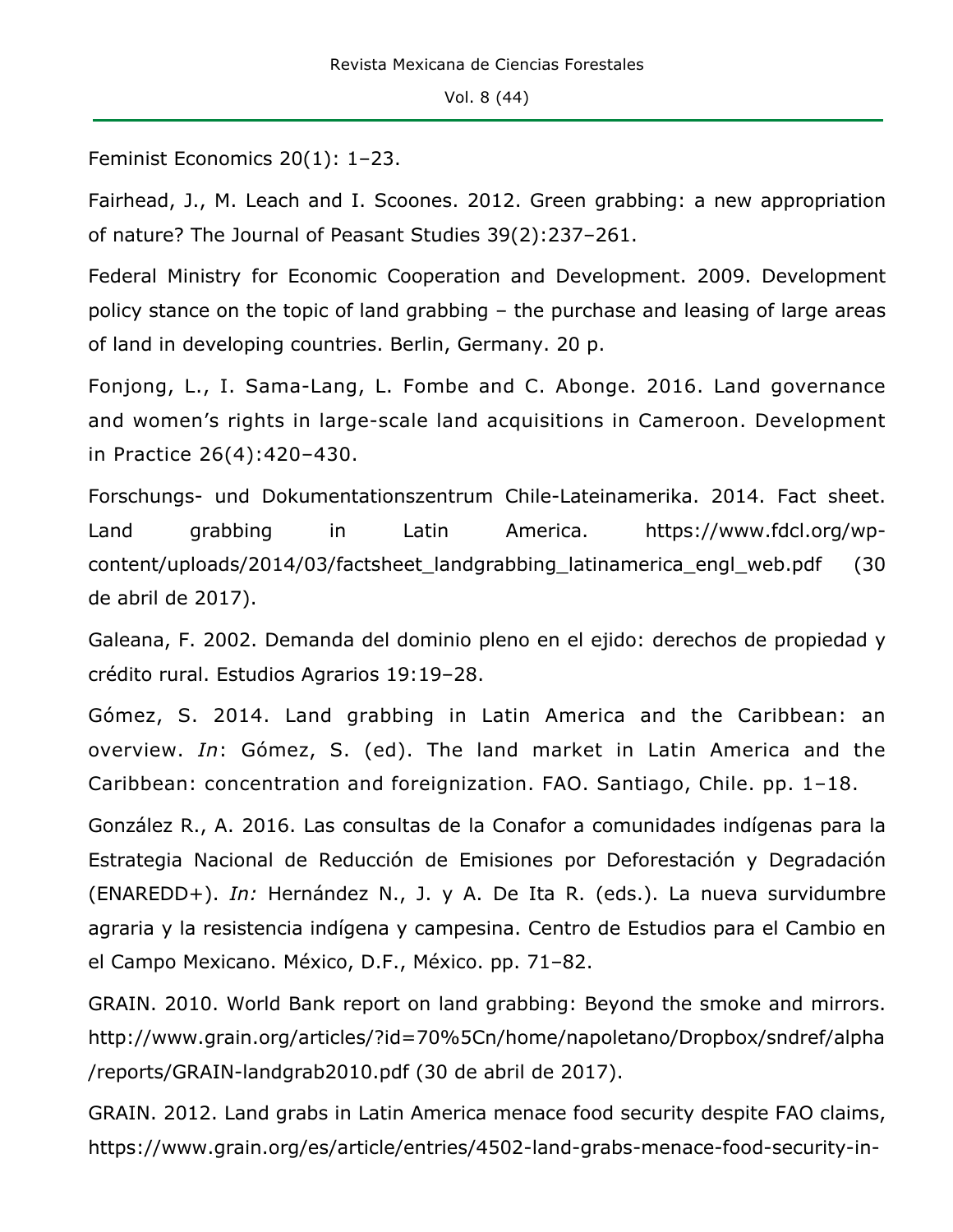latin-america-despite-fao-claims (30 de abril del 2017).

GRAIN. 2014. Reformas energéticas. Despojo y defensa de la propiedad social de la tierra.

http://www.biodiversidadla.org/Portada\_Principal/Recomendamos/Sembrando\_Vien to\_-

Reformas energeticas despojo y defensa de la propiedad social de la tierra (30 de abril del 2017).

Hall, R., M. Edelman, S. M. Borras Jr., I. Scoones, B. White and W. Wolford. 2015. Resistance, acquiescence or incorporation? An introduction to land grabbing and political reactions "from below." The Journal of Peasant Studies 42(3–4): 467–488.

Hernández N., J. 2016. Reforma al campo y leyes energéticas. *In*: Hernández N., J. y A. De Ita R. (eds.). La nueva survidumbre agraria y la resistencia indígena y campesina. Centro de Estudios para el Cambio en el Campo Mexicano. México, D.F., México. pp. 1–11.

Ince, O. U. 2014. Primitive accumulation, new enclosures, and global land grabs: A theoretical intervention. Rural Sociology 79(1):104–131.

Instituto Nacional de Estadística Geografía e Informática (Inegi). 2007. VIII Censo Agrícola, Ganadero y Forestal. www3.inegi.org.mx/rnm/index.php/catalog/219&gws\_rd=cr&dcr=0&ei=7eXbWZbqO cHHjwTG64CwCg (28 de abril de 2017).

Li, T. M. 2011. Centering labor in the land grab debate. The Journal of Peasant Studies 38(2): 281–299.

Mehta, L., G. J.Veldwisch and J. Franco. 2012. Introduction to the special issue: water grabbing? Focus on the (re) appropriation of finite water resources. Water Alternatives 5(2):193–207.

Merchand, M. A. 2015. Estado y reforma energética en México. Problemas del Desarrollo 183(46):117–139.

Miyasaka, N. and J. Shiraishi. 2014. Coercive harmony in land acquisition: the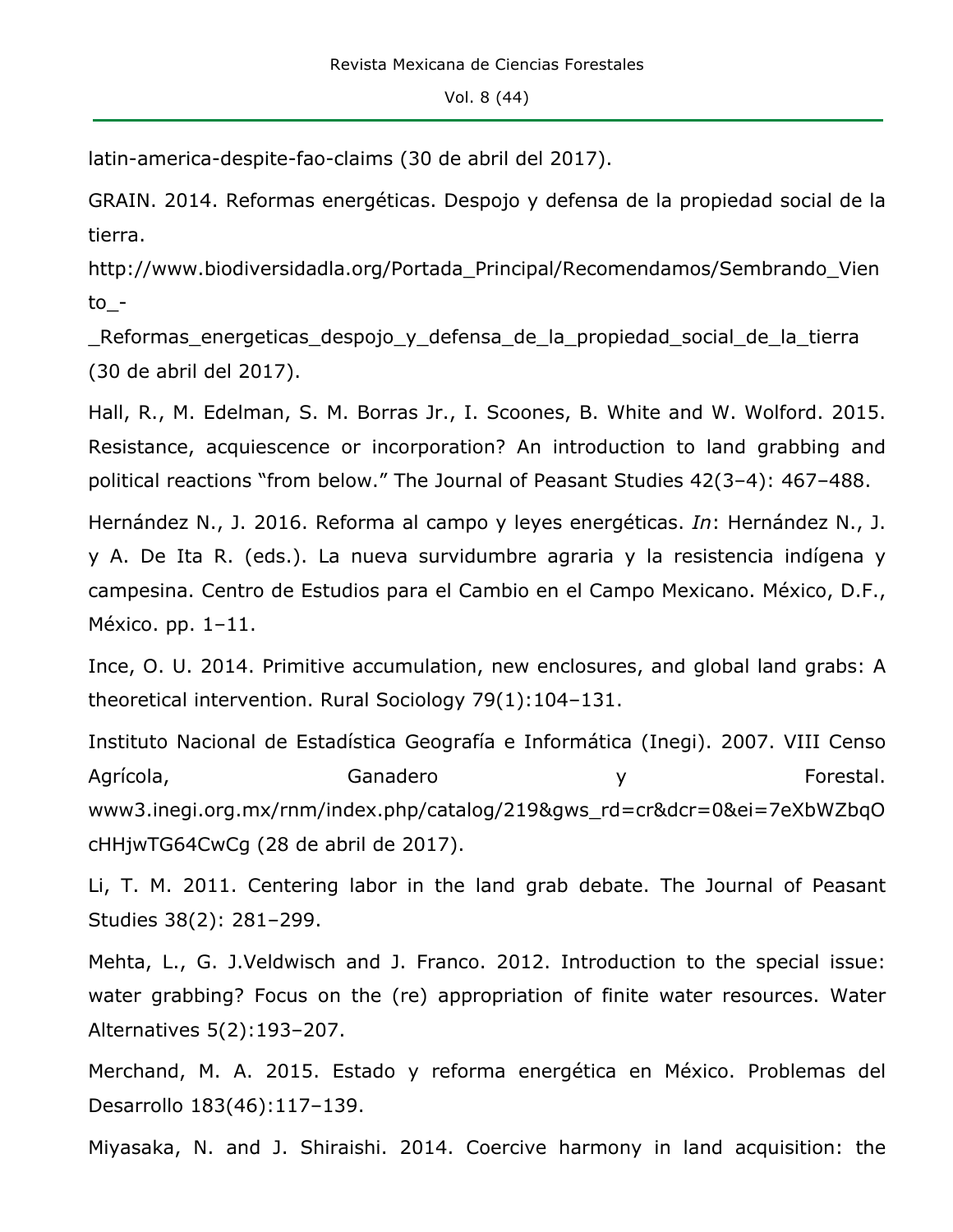gendered impact of corporate "responsibility" in the Brazilian Amazon. Feminist Economics 20(1): 227–248.

Mutopo, P. 2012. Gendered dimensions of land & rural livelihoods: the case ef new settler farmer displacemente at Nuanetsi Ranch, Mwenezi District, Zimbabwe. The Land Deal Politics Initiative. Brighton, UK. 3 p.

Ojeda, D. 2012. Green pretexts: Ecotourism, neoliberal conservation and land grabbing in Tayrona National Natural Park, Colombia. The Journal of Peasant Studies 39(2):357–375.

Ojeda, D. 2013. War and Tourism: The banal geographies of security in Colombia's "retaking." Geopolitics 18(4):759–778.

Osborne, T. M., 2011. Carbon forestry and agrarian change: access and land control in a Mexican rainforest. The Journal of Peasant Studies 38(4):859–883.

Ossome, L. 2014. Can the Law Secure Women's Rights to Land in Africa ? Revisiting Tensions Between Culture and Land Commercialization. Feminist Economics 20(1):155–177.

Quintana, V. 2007. Cinco promesas incumplidas. La Jornada del Campo 3. http://www.jornada.unam.mx/2007/12/18/cinco.html (16 de mayo de 2017).

Robles, H. 2012. El caso de México. *In*: Dinámicas del mercado de la tierra en América Latina. FAO. Roma, Italia. pp. 307–342.

Rocheleau, D. E. 2015. Networked, rooted and territorial: green grabbing and resistance in Chiapas. The Journal of Peasant Studies 42(3–4): 695–723.

Soto, F. y S. Gómez (eds.). 2012. Dinámicas del mercado de la tierra en América Latina y el Caribe. FAO. Santiago, Chile. 592 p.

Tejada, L. and S. Rist. 2017. Seeing land deals through the lens of the "land–water nexus": the case of biofuel production in Piura, Peru. The Journal of Peasant Studies:1–24.

Verma, R. 2014. Land grabs, power, and gender in East and Southern Africa: So,